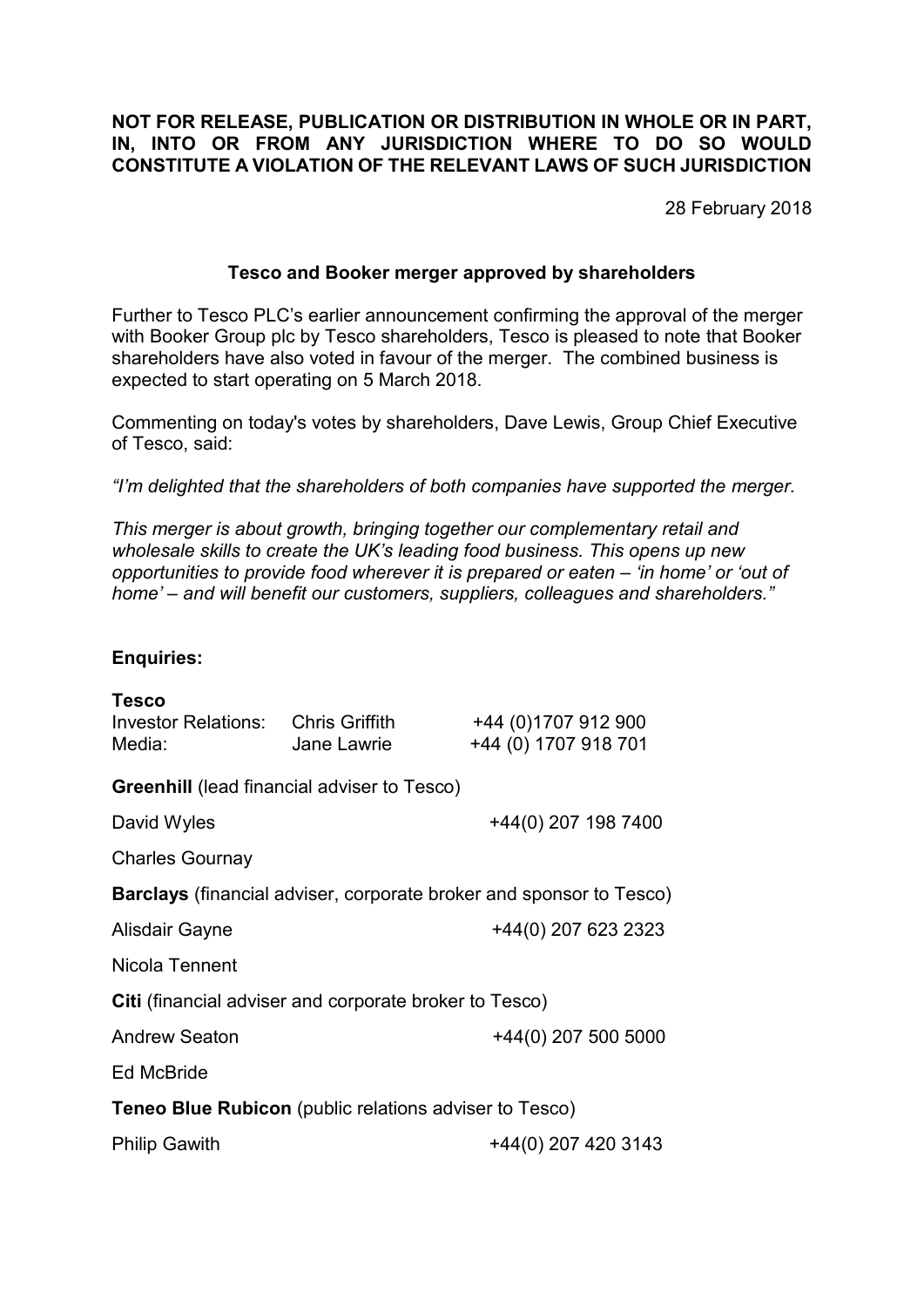Freshfields Bruckhaus Deringer LLP are retained as legal advisers for Tesco.

Terms used but not defined in this Announcement have the meaning set out in the announcement of the Merger released on 27 January 2017.

#### **Important Notices**

This Announcement is for information purposes only and does not constitute or form part of any offer to sell or subscribe for or any invitation to purchase or subscribe for any securities of the solicitation of any vote or approval in any jurisdiction pursuant to the Merger. It does not constitute a prospectus or prospectus equivalent document.

# **Overseas Jurisdictions**

The release, publication or distribution of this Announcement in or into jurisdictions other than the UK may be restricted by law and therefore any persons who are subject to the law of any jurisdiction other than the UK should inform themselves about, and observe, any applicable legal or regulatory requirements. In particular the ability of persons who are not resident in the United Kingdom, to vote their Booker Shares with respect to the Scheme at the Scheme Court Meeting, or to appoint another person as proxy to vote at the Scheme Court Meeting on their behalf, may be affected by the laws of the relevant jurisdictions in which they are located. Any failure to comply with the applicable restrictions may constitute a violation of the securities laws of any such jurisdiction. To the fullest extent permitted by applicable law, the companies and persons involved in the Merger disclaim any responsibility or liability for the violation of such restrictions by any person. This Announcement has been prepared for the purpose of complying with English law and the Code and the information disclosed may not be the same as that which would have been disclosed if this Announcement had been prepared in accordance with the laws of jurisdictions outside of England and Wales. Unless otherwise determined by Tesco or required by the Code, and permitted by applicable law and regulation, the Merger will not be made available directly or indirectly, in, into or from a Restricted Jurisdiction where to do so would violate the laws in that jurisdiction and no person may vote in favour of the Merger by any such use, means, instrumentality or form within a Restricted Jurisdiction or any other jurisdiction if to do so would constitute a violation of the laws of that jurisdiction

Copies of this Announcement and any formal documentation relating to the Merger will not be and must not be, directly or indirectly, mailed or otherwise forwarded, distributed or sent in, into or from any Restricted Jurisdiction or any jurisdiction where to do so would violate the laws of that jurisdiction and persons receiving such documents (including custodians, nominees and trustees) must not mail or otherwise forward, distribute or send them in or into or from any Restricted Jurisdiction. Doing so may render invalid any related purported vote in respect of the Merger. If the Merger is implemented by way of Offer (unless otherwise permitted by applicable law or regulation), the Offer may not be made, directly or indirectly, in or into or by use of the mails or any other means or instrumentality (including, without limitation, facsimile, email or other electronic transmission, telex or telephone) of interstate or foreign commerce of, or any facility of a national, state or other securities exchange of any Restricted Jurisdiction and the Offer will not be capable of acceptance by any such use, means, instrumentality or facilities or from within any Restricted Jurisdiction.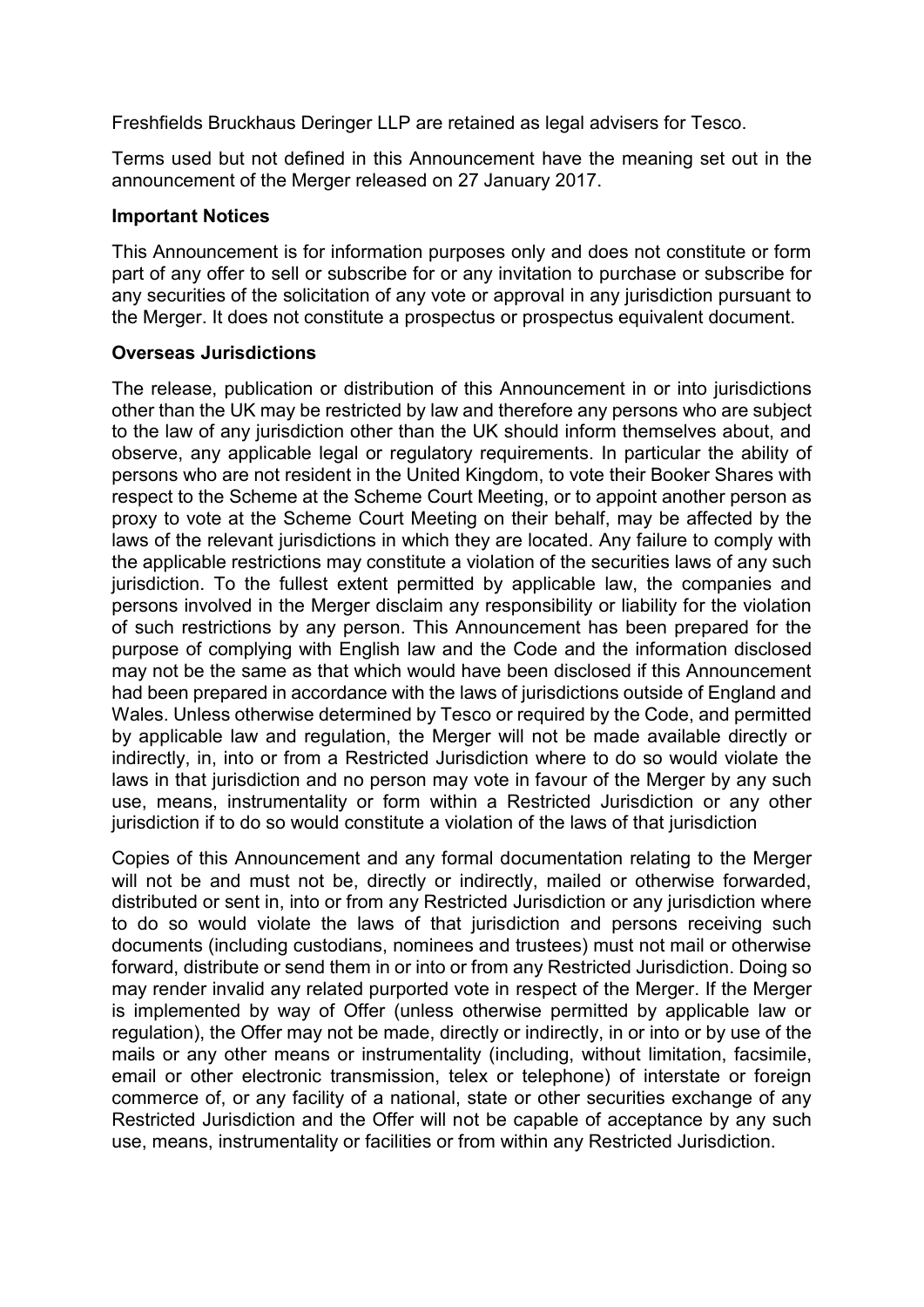The availability of New Tesco Shares under the Merger to Booker Shareholders who are not resident in the United Kingdom or the ability of those persons to hold such shares may be affected by the laws or regulatory requirements of the relevant jurisdictions in which they are resident. Persons who are not resident in the United Kingdom should inform themselves of, and observe, any applicable legal or regulatory requirements.

Further details in relation to Overseas Shareholders are contained in the Scheme Document.

# **Forward-looking statements**

This Announcement (including information incorporated by reference into this Announcement), oral statements made regarding the Merger, and other information published by Tesco and Booker contain statements which are, or may be deemed to be, "forward-looking statements" with respect to the financial condition, results of operations and businesses of Booker and Tesco and the Booker Group and the Tesco Group, and certain plans and objectives of Booker and Tesco with respect to the Combined Group. All statements other than statements of historical fact are forwardlooking statements. Forward-looking statements are prospective in nature and are not based on historical facts, but rather on current expectations and projections of the management of Tesco and Booker about future events, and are therefore subject to risks and uncertainties which could cause actual results to differ materially from the future results expressed or implied by the forward-looking statements. The forwardlooking statements contained in this Announcement include statements relating to the expected effects of the Merger on Tesco and Booker, the expected timing and scope of the Merger and other statements other than historical facts. Often, but not always, forward-looking statements can be identified by the use of forward-looking words such as "plans", "expects", "does not expect", "is expected", "is subject to", "budget", "scheduled", "estimates", "forecasts", "intends", "anticipates", "does not anticipate", "believes", or variations of such words and phrases or statements that certain actions, events or results "may", "could", "should", "would", "might" or "will" be taken, occur or be achieved. Although Tesco and Booker believe that the expectations reflected in such forward-looking statements are reasonable, Tesco and Booker can give no assurance that such expectations will prove to be correct. By their nature, forwardlooking statements involve risk and uncertainty because they relate to events and depend on circumstances that will occur in the future. There are a number of factors that could cause actual results and developments to differ materially from those expressed or implied by such forward-looking statements. These factors include the satisfaction of the Conditions, as well as additional factors, such as: risks relating to the Tesco Group's credit rating; local and global political and economic conditions including Brexit; the Tesco Group's and the Booker Group's economic model and liquidity risks; financial services risk; the risks associated with each of Tesco's and Booker's brand, reputation and trust; environmental risks; safety, technology, data security and data privacy risks; changes in consumer habits and preferences; legal or regulatory developments and changes; the outcome of any litigation; the impact of any acquisitions or similar transactions; competition and market risks; competitive product and pricing pressures; business continuity and crisis management; pensions risks; joint venture governance and partnerships; and failure to report accurate financial information in compliance with accounting standards and applicable legislation. Other